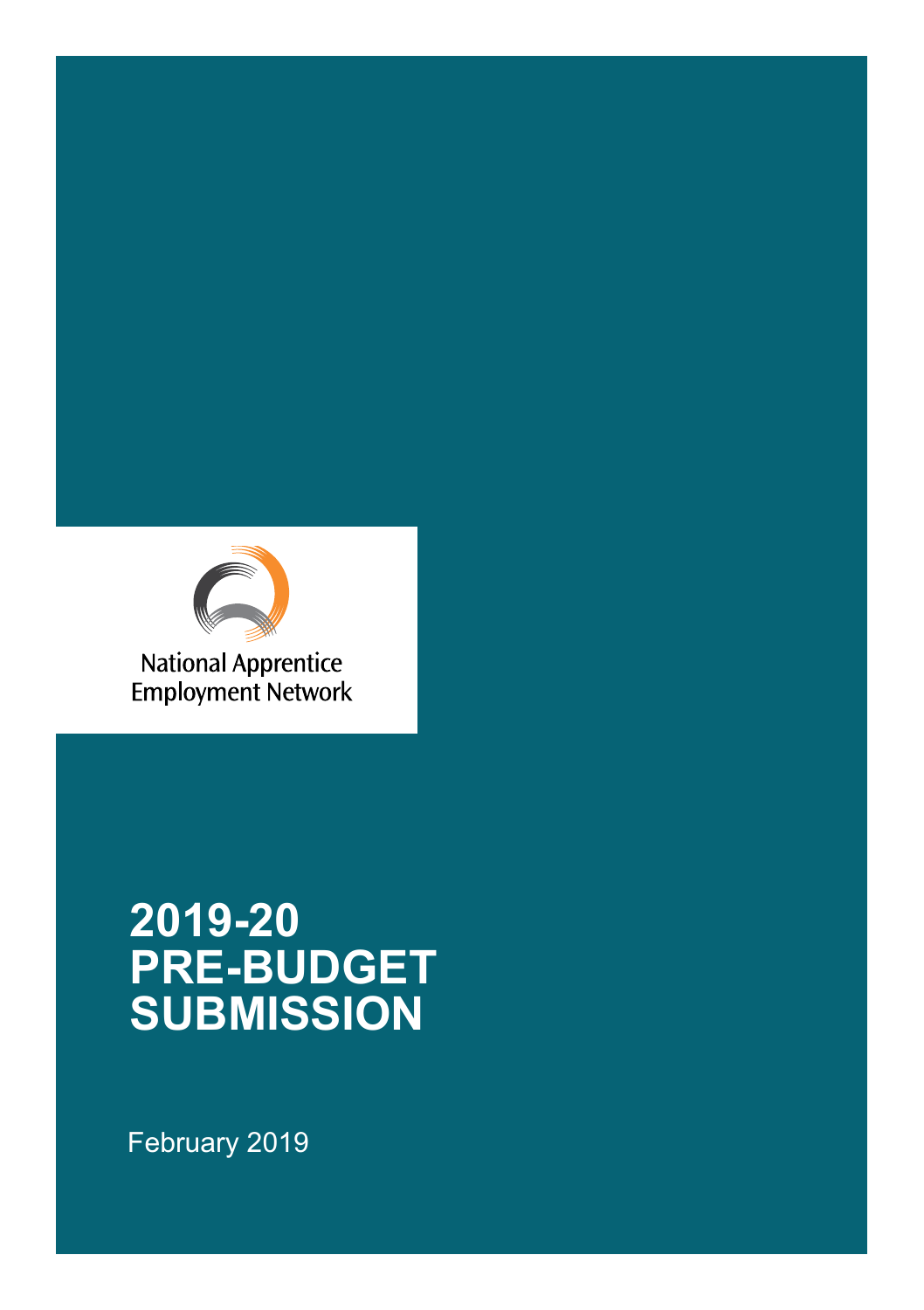## **TABLE OF CONTENTS**

| WHO WE ARE                                                              | 3               |
|-------------------------------------------------------------------------|-----------------|
| <b>BUDGET OVERVIEW</b>                                                  | 4               |
| NAEN BUDGET PROPOSALS                                                   | 4               |
| SMALL BUSINESS 'FIRST APPRENTICE' PROGRAM                               | 5               |
| <b>TACTIC FOR ADF PERSONNEL</b>                                         | 7               |
| INDIGENOUS APPRENTICE EMPLOYMENT PROJECT                                | 9               |
| SUPPORT FOR ADULT AUSTRALIAN APPRENTICE<br><b>INCENTIVES</b>            | 11              |
| PROTECTION FOR GROUP TRAINING FROM HOST<br><b>BUSINESSES BANKRUPTCY</b> | 12 <sup>2</sup> |
| INCREASED PRE-APPRENTICESHIP PROGRAMS FOR<br><b>GROUP TRAINING</b>      | 14              |
| GTO NATIONAL STANDARDS INCENTIVES                                       | 14              |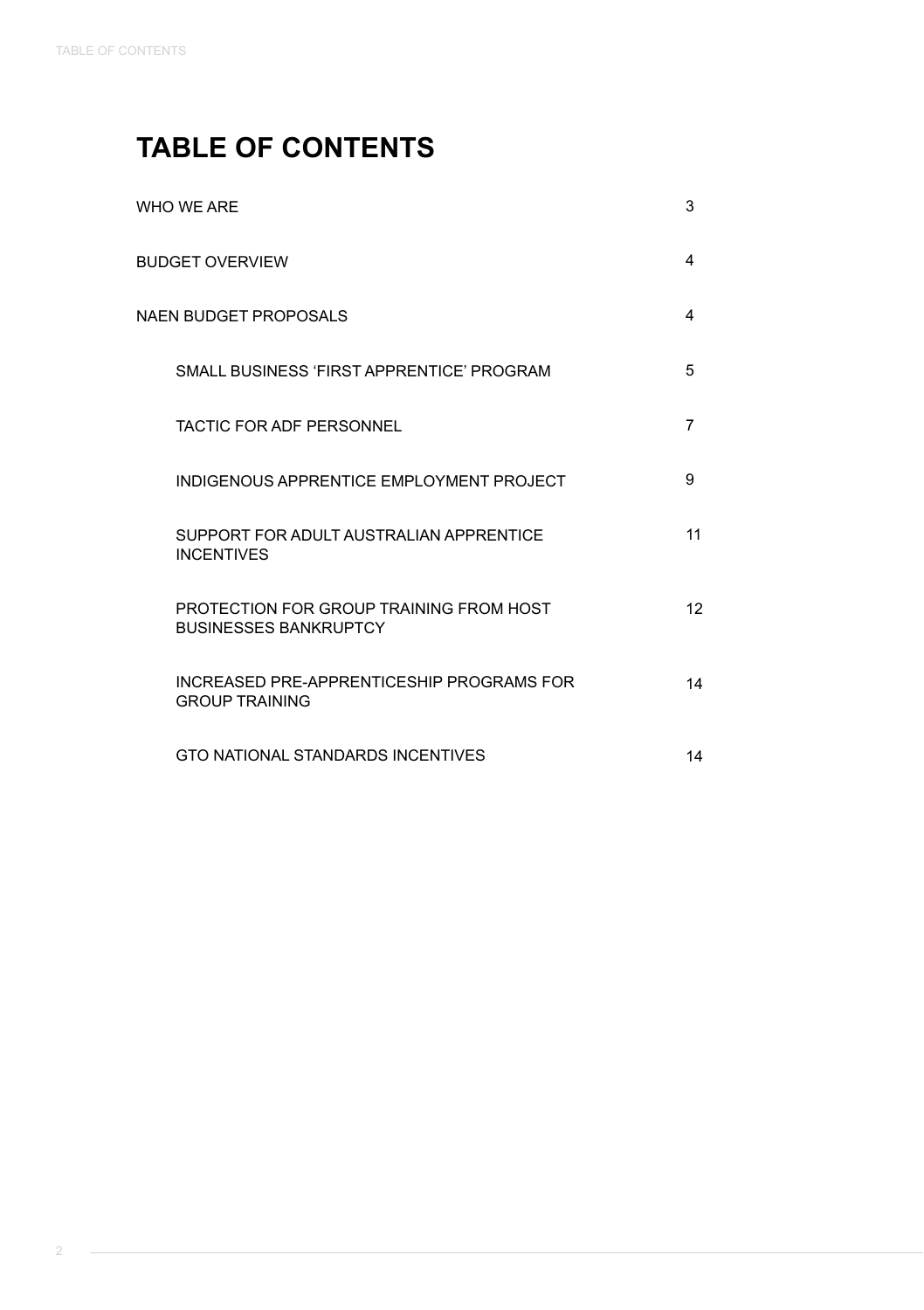### **WHO WE ARE**



**National Apprentice Employment Network** 

The National Apprentice Employment Network (NAEN) is Australia's largest employer network of apprentices and trainees.

Across metropolitan, rural, regional and remote Australia, the network employs some 25,000 apprentices and trainees in a diverse range of industries.

The employer network is unique, as it represents the practice of Group Training under which Group Training Organisations (GTOs) directly employ apprentices and trainees and place them with host businesses.

Under this arrangement, GTOs are responsible for selecting and recruiting apprentices and trainees, matching them to host businesses, meeting all employer obligations including paying wages and entitlements, arranging formal training and assessment, and providing pastoral care and support throughout the engagement.

Importantly, apprentices and trainees may be rotated across host businesses when, for example, work has finished with one host, or new skills are needed by the apprentice or trainee. This agile response to managing apprenticeships and traineeships provides continuity and quality of training and assessment, and provides the flexibility that is increasingly demanded by industry.

Predominantly not-for-profit GTOs have been undertaking this skills development and job generating role for some 40 years, equipping an estimated one million apprentices and trainees with vital employment skills. GTOs also work with tens of thousands of largely micro, small and medium sized businesses, many of which would not be in a position to directly employ an apprentice or trainee without the support of Group Training.

While some GTOs specialise in particular industries, such as the traditional trades or hospitality, others cater to entire regions and cover a range of industries.

GTOs have come to occupy a pivotal role in many communities through their links with enterprises, training providers and schools, as well as in Indigenous and remote communities where they play a central role in careers and training.

GTOs provide a safeguard to all the parties to a training contract, so that apprentices and trainees, host businesses, and Registered Training Organisations (RTOs) meet their workplace and training obligations with good intent and under proper guidance.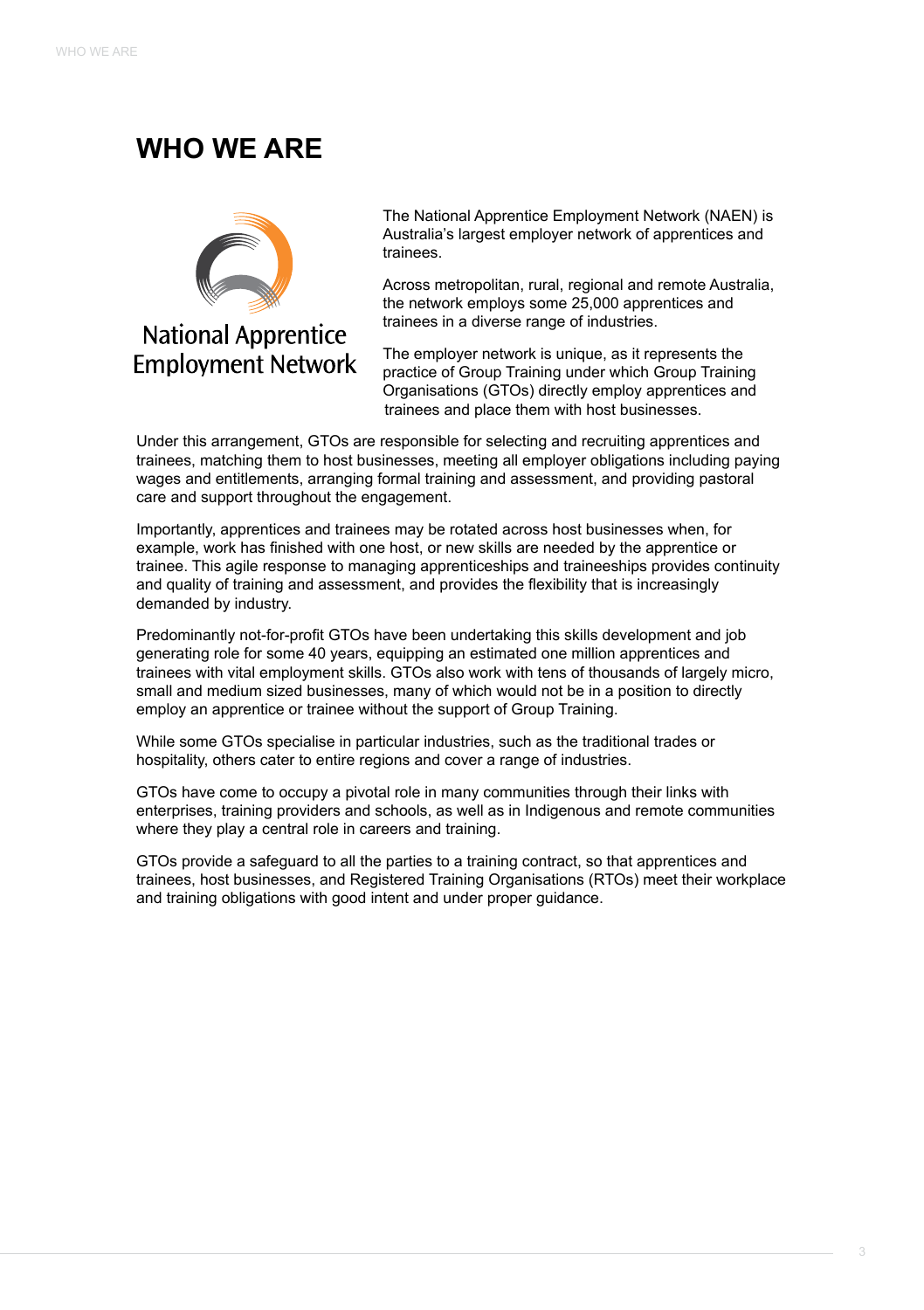### **BUDGET OVERVIEW**

The 2019 federal Budget provides an opportunity to address a number of structural weaknesses in the current arrangements governing Australian Apprenticeships, at the same time as providing a stimulus to their take up.

The number of apprenticeships and traineeships has been in decline for a number of years.

The reasons for this are manifold but include reduced total government funding for vocational education and training (VET), changes and cuts to employer incentives, the VET FEE-HELP scandal, the lifting of caps on university enrolments and the subsequent surge in school leavers choosing this pathway, perception issues around VET, and a general diminishing in the once-cherished place of apprenticeships in national skills formation.

NAEN has addressed many of these issues in its submission to the Expert Review of Australia's Vocational Education and Training System being undertaken by the Hon Stephen Joyce.

While NAEN's submission to the VET Review and the findings of that exercise are aimed at longer term, systemic issues in the VET system, we believe that the 2019-20 Budget provides an opportunity to commence the process of reform and, importantly, give an immediate confidence boost and stimulus to the take up of apprenticeships.

#### **NAEN BUDGET PROPOSALS**

NAEN has proposed a number of measures which, if implemented, would provide an impetus to the uptake of apprentices and trainees, lift confidence in the group training sector, and stimulate employer engagement in skills development.

Our Budget proposals comprise:

- Small Business 'First Apprentice' Program
- Trade Apprenticeship Career Transition into Community for ADF Personnel
- Indigenous Apprentice Employment Project
- Support for Adult Australian Apprentice Incentives
- Protection for GTOs from host businesses bankruptcy
- Increased pre-apprenticeship programs for GTOs
- GTO National Standards Incentives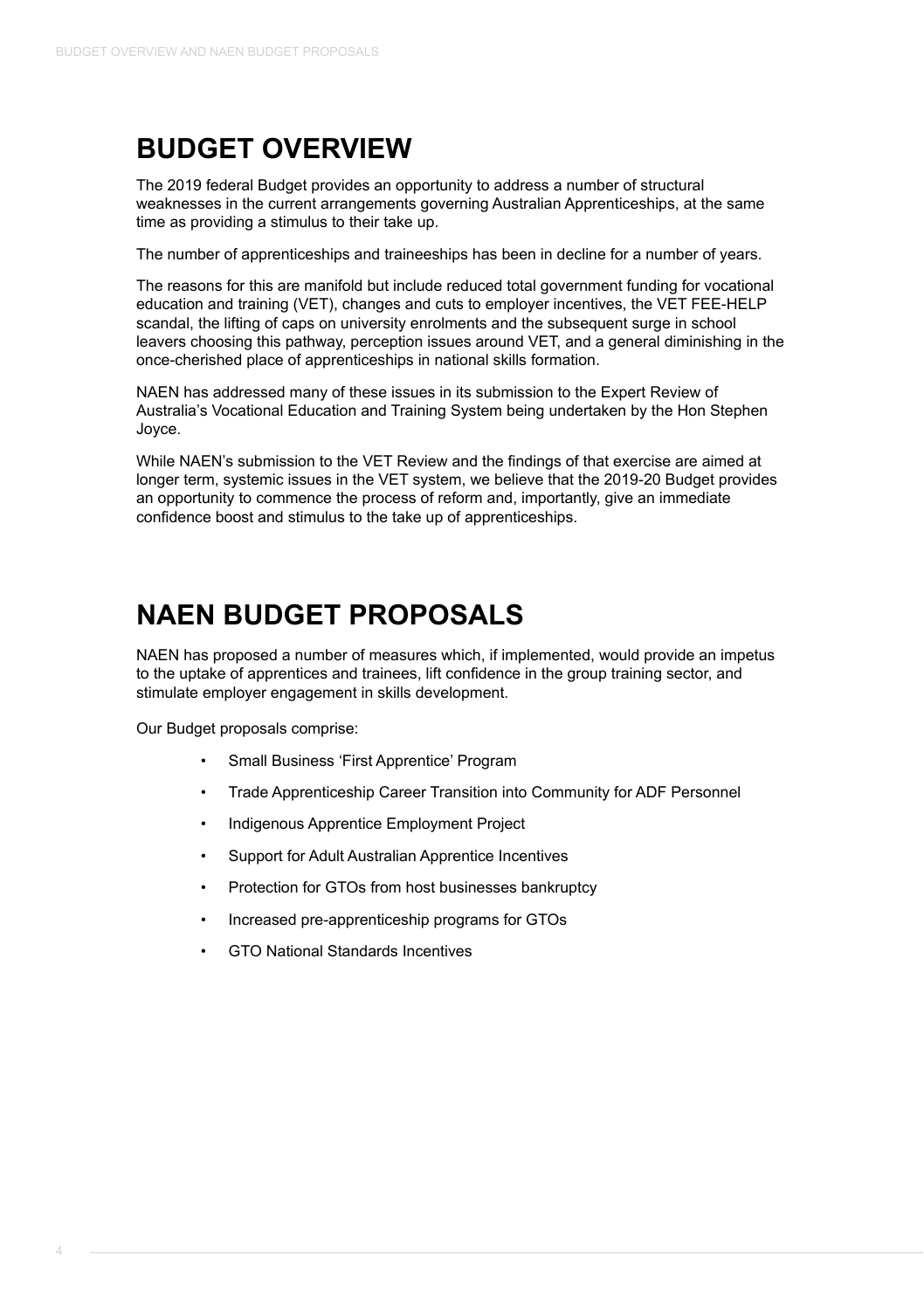### **SMALL BUSINESS 'FIRST APPRENTICE' PROGRAM**

NAEN recommends the adoption of a small business 'First Apprentice' program which would encourage and support small businesses to provide host employment for their first apprentice or trainee through a group training arrangement.

A Group Training Organisation (GTO) would legally employ the apprentice or trainee and provide recruitment services and pastoral care in the first year to encourage retention and completion of their full qualification.

#### **HOW IT WOULD WORK**

The Commonwealth could provide targeted funding to GTOs to subsidise the employment cost of the apprentice or trainee in their first year for an eligible small business host (one who has not directly employed or host-employed a trainee or apprentice previously).

Small businesses typically face a number of challenges when they take on a trainee or apprentice for the first time, particularly if they directly employ the trainee or apprentice without the safety net and support of group training. This is a significant deterrent to many small business operators.

Many small businesses operate without HR expertise, and can experience a substantial drain on their time and resources when managing and supporting apprentices and trainees on their worksite. Common challenges include selection of the right candidate, complicated engagement and sign up processes, arranging appropriate formal training and taking care of all of the human resource responsibilities, such as workplace health and safety and proper industrial arrangements.

The early experiences of apprentices, trainees and employers can heavily influence the success of a training and employment outcome. A negative experience often leads to hesitation in further engagements, which ends possible future employment opportunities.

Similarly, an apprentice or trainee with an unsatisfactory early experience may not complete and withdraw with a poor impression of the traineeship and apprenticeship pathway.

The group training network has more than three decades of experience in placing apprentices and trainees with small and medium sized employers. As recommended by the NSW Business Chamber in their Laying the Foundations Report (2016)1 , GTOs provide the perfect vehicle for supporting employers and building employer capacity.

GTOs operate across metropolitan regional and rural Australia in a wide range of industries including traditional trades and in Indigenous communities. Using the group training network removes much of the risk associated with a 'first apprentice' experience for both the apprentice and the host business and maximises the chances of success and completion in small business.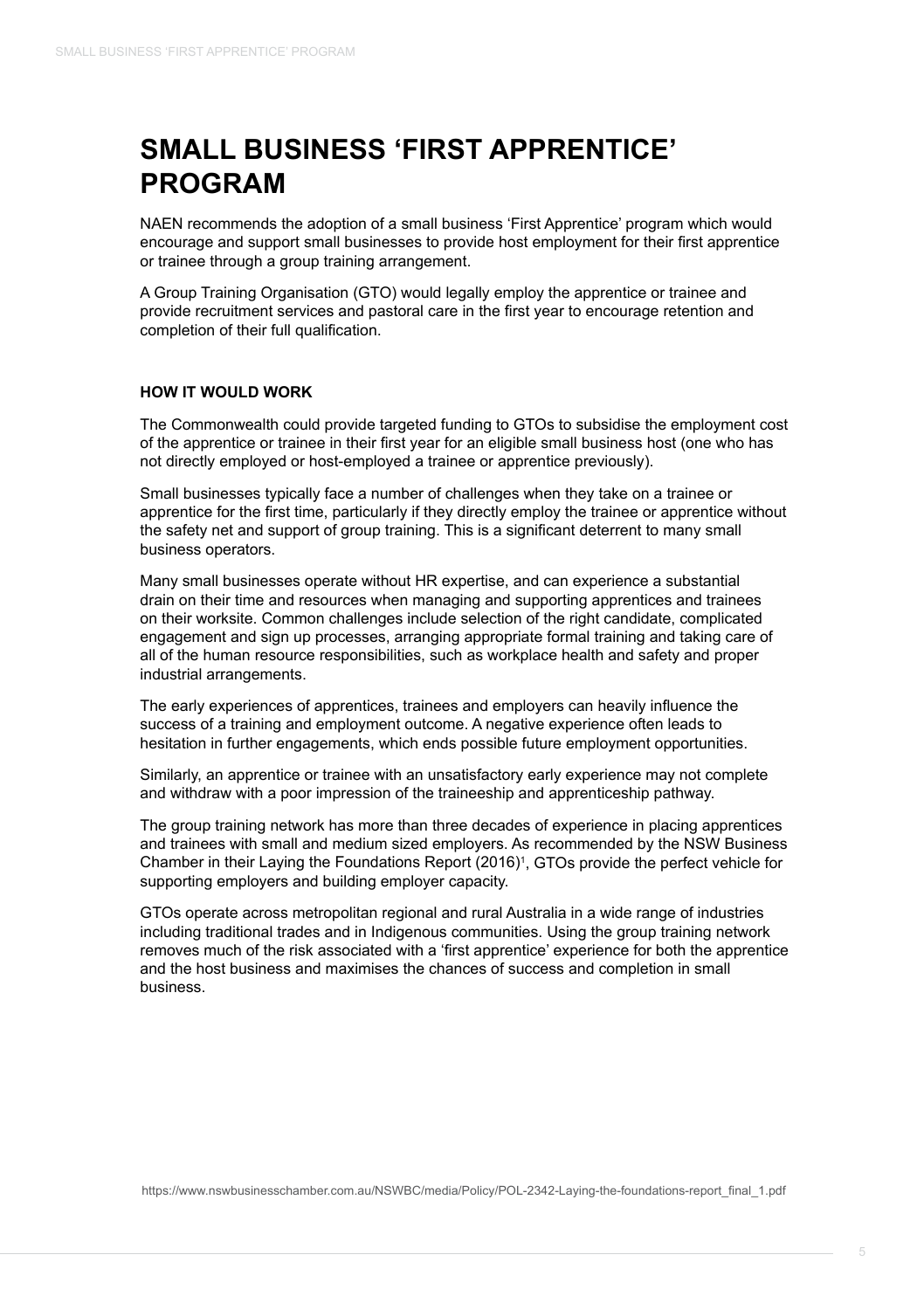

"

The 'First Apprentice' program would leverage the nationwide group training network to support small businesses to provide host employment for their first apprentice or trainee, thus providing the best chance of success for host businesses and their apprentice or trainee.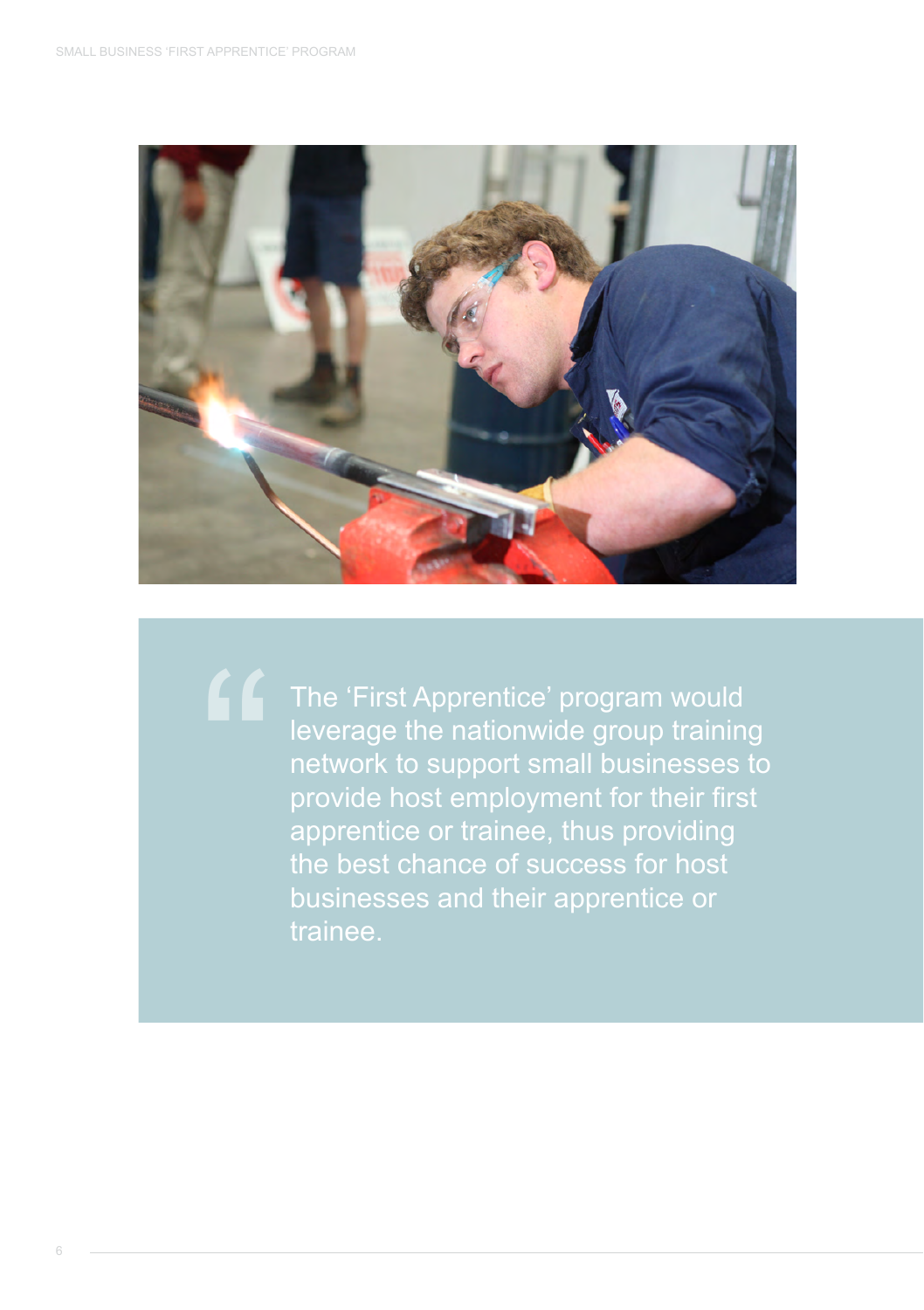### **TRADE APPRENTICESHIP CAREER TRANSITION INTO COMMUNITY (TACTIC) FOR ADF PERSONNEL**

#### **BACKGROUND**

In March 2017 NAEN, in conjunction with the TAFE Directors Association (TDA), held an ADF Skills and Apprenticeship Forum in Canberra to explore the process of transition for exdefence personnel into civilian employment. The forum looked at the step-by-step transition process and the options and support available post-engagement with ADF.

Speakers included then Minister for Veterans Affairs and Minister for Defence Personnel, Hon. Dan Tehan, then Assistant Minister for Vocational Education and Skills, Hon. Karen Andrews, and Shadow Minister for Defence Richard Marles.

The forum also heard from a range of stakeholders in the sector including the Defence Community Organisation; defence industry contractors; ex-defence personnel who have transitioned to employment, GTOs with experience in mid-career transitions and skills recognition, and the Australian Industry Group Defence Council.

There was broad recognition that the skills typically gained in military service – flexibility, discipline, leadership, dependability, integrity, teamwork, and access to latest technology – are all extremely valuable to employers.

Yet, many employers do not fully comprehend this breadth of skills and attributes, while defence rankings don't easily translate into civilian workplace hierarchies – something being addressed in a comprehensive mapping program by the NSW Government Veterans Employment Program.

#### **OUTLINE**

The program would provide a clear pathway for transition between defence service and trade apprenticeship pathways through a supported process at every stage.

Individuals participating in the program would be provided with the holistic support to ensure they transition into sustainable civilian employment post-service, obtaining a nationally recognised qualification and on-the-job training and experience. In many cases there will be the opportunity to consider starting their own trade-based business at the conclusion of their apprenticeship should they wish.

The existing pastoral care and mentoring skills of GTOs, comprising of wrap-around services such as mental health support, drug and alcohol support, licensing and training referrals, industry knowledge and regulation management, will provide benefits to individual participants in their transition to civilian life, far beyond just their employment needs.

The project would entail a comprehensive approach, addressing a range of aspects from skills recognition and promotion of apprenticeship pathways, to specific employment and training, including:

- Veterans wage top-up employment incentive for up to two years;
- A GTO delivered veteran-specific mentoring program (including head mentor resource development through NAEN);
- Upfront training component through an accredited registered training organisation (TAFE or RTO affiliated with a relevant GTO) designed to fast-track in to the apprenticeship;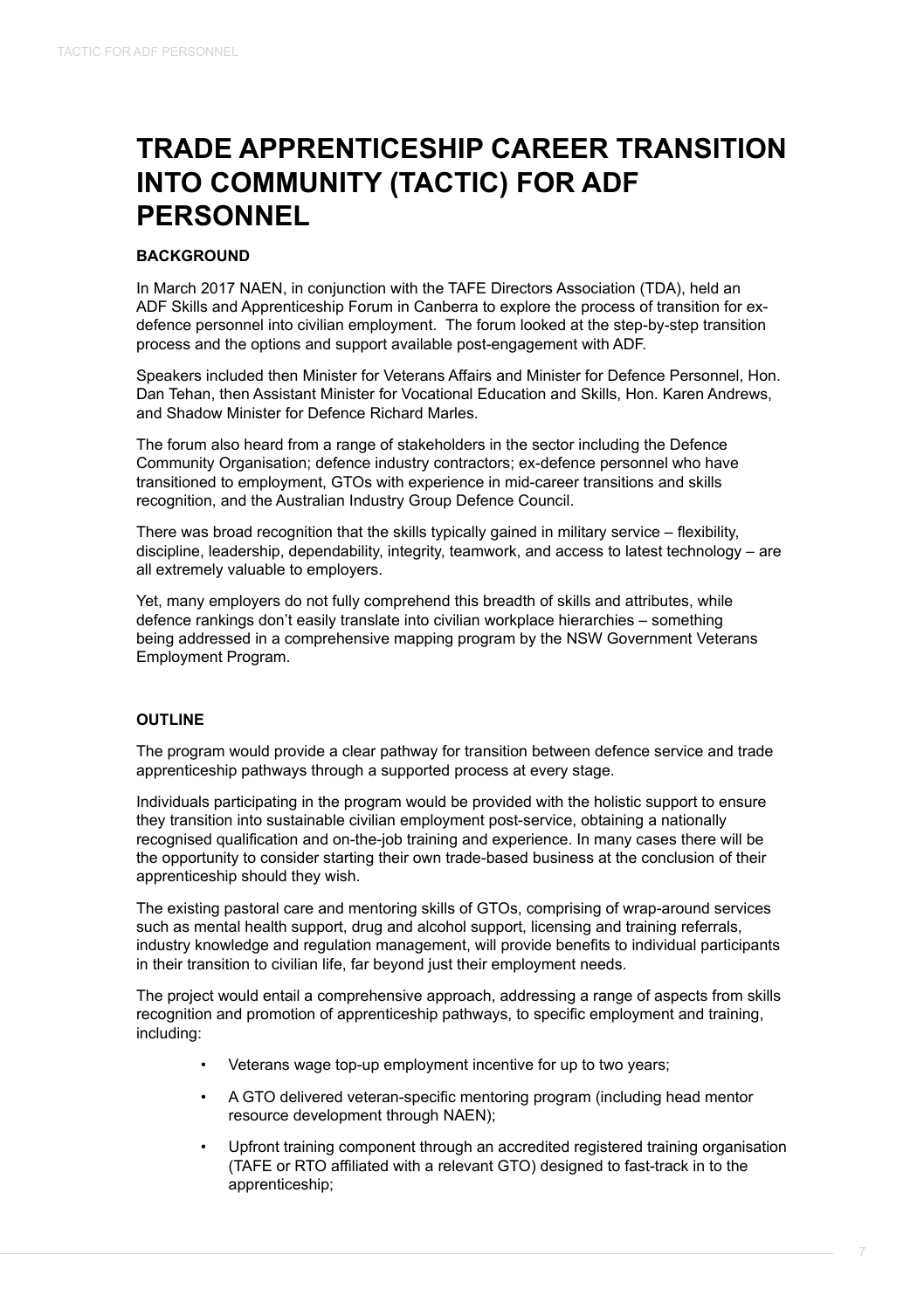- Upfront employment through an apprenticeship training contract with a registered GTO;
- Skills assessment, mapping and recognition for personnel at the conclusion of their defence service, including development of a training plan aligned to new career pathway;
- GTOs providing guidance on post-defence employment transitions to personnel delivering advice to transitioning personnel.

This project proposal has been favourably received in our preliminary discussions with stakeholders.

NAEN will fully support the program through its member network and would provide:

- Oversight and engagement with the group training network, spanning the country;
- Management support of a head mentor;

"

- Management and coordination of attendance at transition seminars;
- Consistent defence-specific mentoring support and training to the group training network;
- Access to employers and advice around the benefits of engaging ex-defence personnel;
- Oversight, management and reporting of wage subsidies;
- End-to-end support of employed veterans on an apprenticeship pathway; and
- Overall project management and comprehensive reporting back to relevant stakeholders.

The TACTIC program would establish a dedicated pathway into civilian employment for ex-ADF personnel who would have their skills and qualifications recognised, thus easing the burden of transition for veterans while capitalising on the nation's investment in skills development.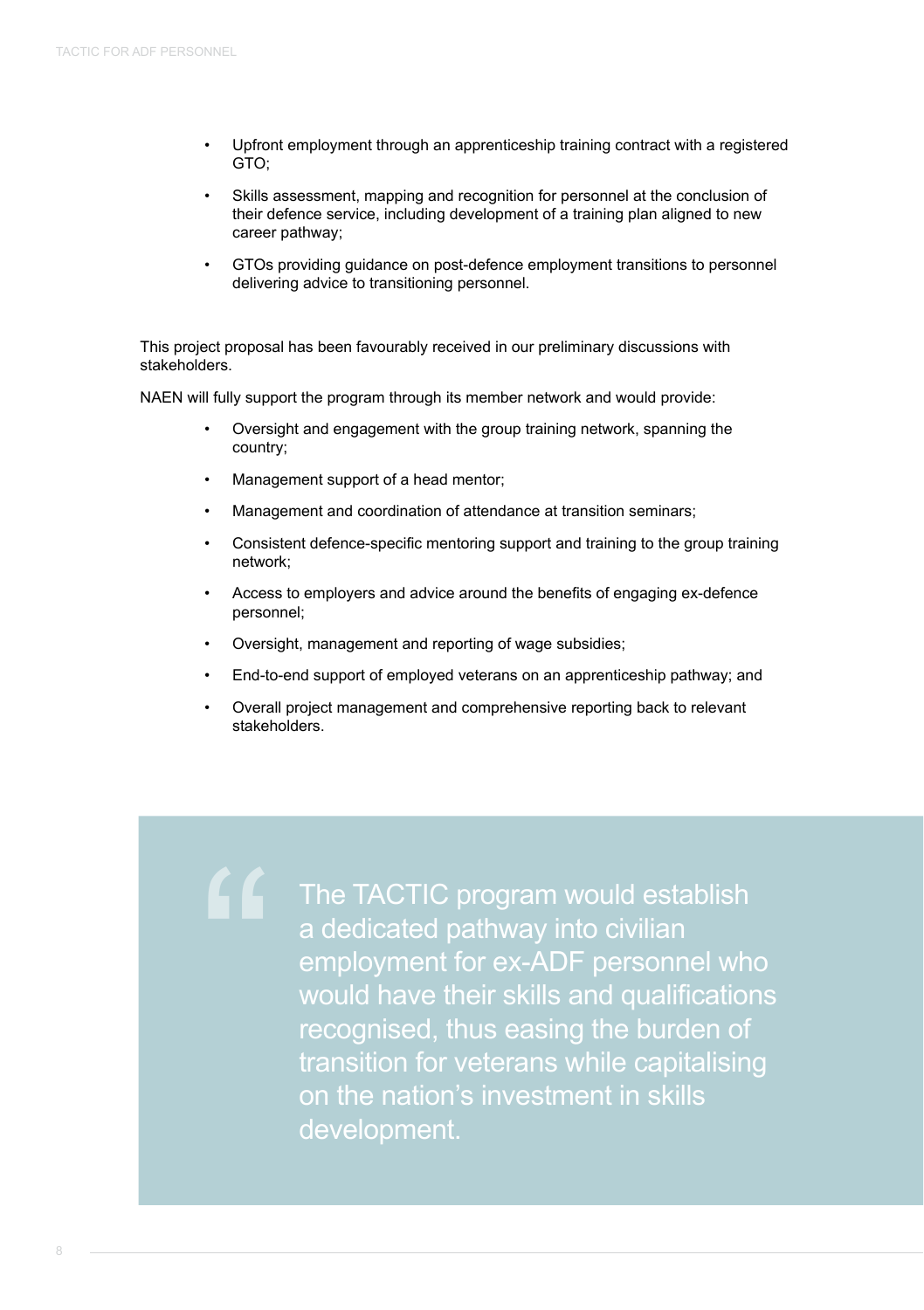### **INDIGENOUS APPRENTICE EMPLOYMENT PROJECT**

This is a proposal for a government program that encourages and supports businesses to target Indigenous apprentice employment as part of their workforce planning. Through a GTO, support would be provided to the host business and apprentice for the lifetime of the placement.

Wrap around services such as training sessions, an online community of practice, a resource hub, and central support for GTOs and host businesses would be provided through NAEN.

#### **HOW IT WOULD WORK**

In 2019, NAEN will launch its strategy, the Indigenous Apprentice Employment Network. This builds on the work done by the network over the years, and will bolster the opportunities for Indigenous job seekers to engage with apprenticeship and traineeship opportunities.

NAEN engages with the Department of Prime Minister and Cabinet to fund the placement of individuals in to employment. In order to maximise these placements and ensure the roll-out of the Skilling Australians Fund is harnessed to directly support more Indigenous apprentice completions, NAEN proposes a support program to provide additional placement services.

#### **FUNDING**

Following recruitment of approximately 2,000 Indigenous workers in the three-year period starting March 2019, NAEN would propose a Commonwealth contribution to the costs associated with providing post-placement mentoring.

It would entail the development and adoption of a Reconciliation Action Plan, including an indigenous apprentice advisory group.

NAEN would establish a web portal specific to Indigenous employment, accessible not only to GTOs but the 10,000 host businesses they are working with.

There would be a series of workshops delivered nationally to GTOs and interested host businesses with the aim of:

- Increasing Indigenous employment;
- Maximising opportunities for professional development for Indigenous professional staff within the GTO;
- Cultural awareness training.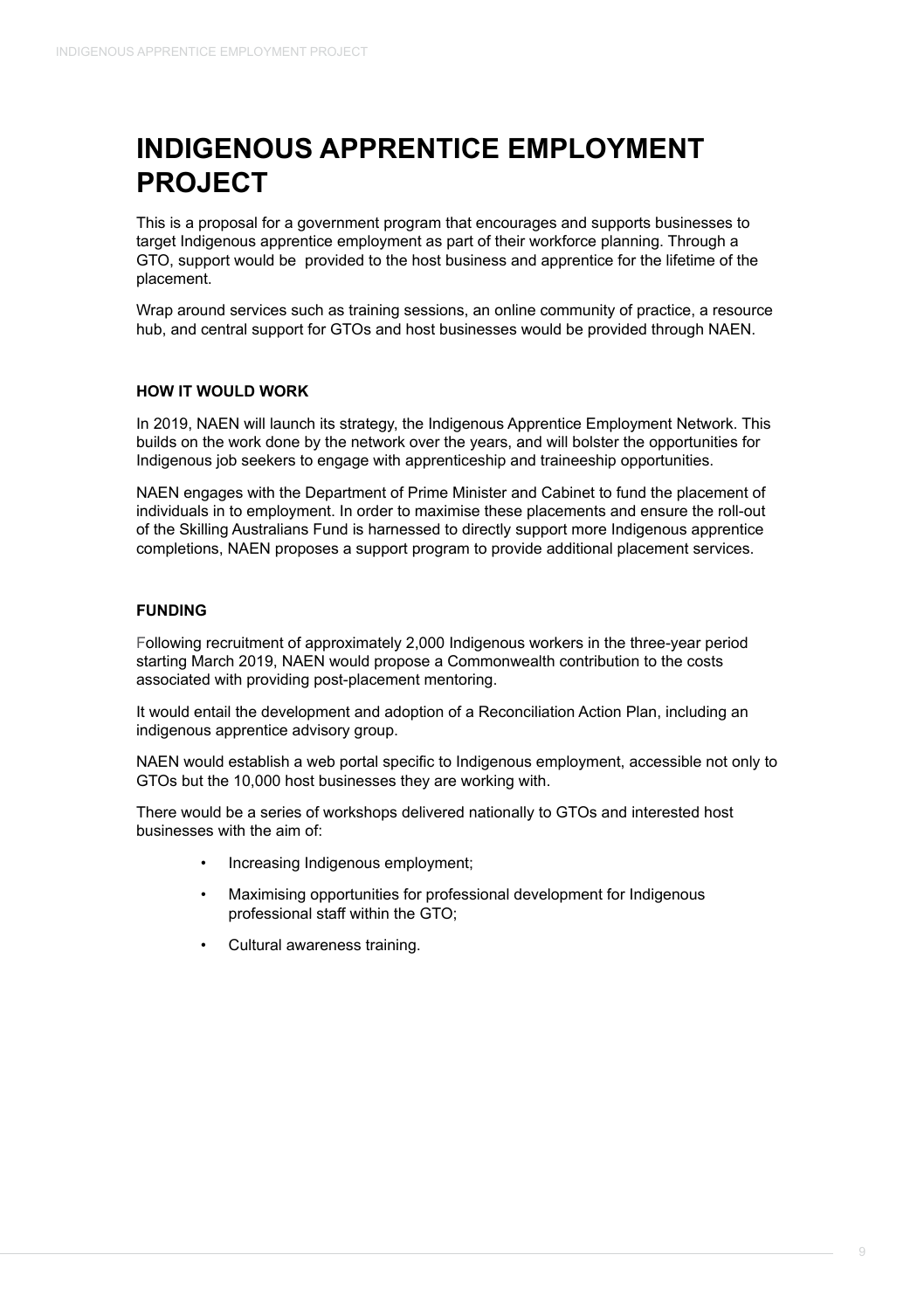#### **NETWORK-WIDE SUPPORT**

NAEN has managed a number of Indigenous employment projects and initiatives across the past decade, with this resulting in the network now employing roughly one-in-five Indigenous trainees and apprentices and approximately one-in-four Indigenous School-Based trainees and apprentices – with clear indications that market share of Indigenous employment is increasing.

NAEN is keen for the network to make an even greater contribution addressing Indigenous disparity in employment and is planning a number of activities to grow the network's capacity to increasingly prioritise Indigenous employment.



"

The plan would firmly address a key area of Indigenous disadvantage by providing targeted employment and training, linked to the existing GTO membership base and thousands of host businesses across Australia.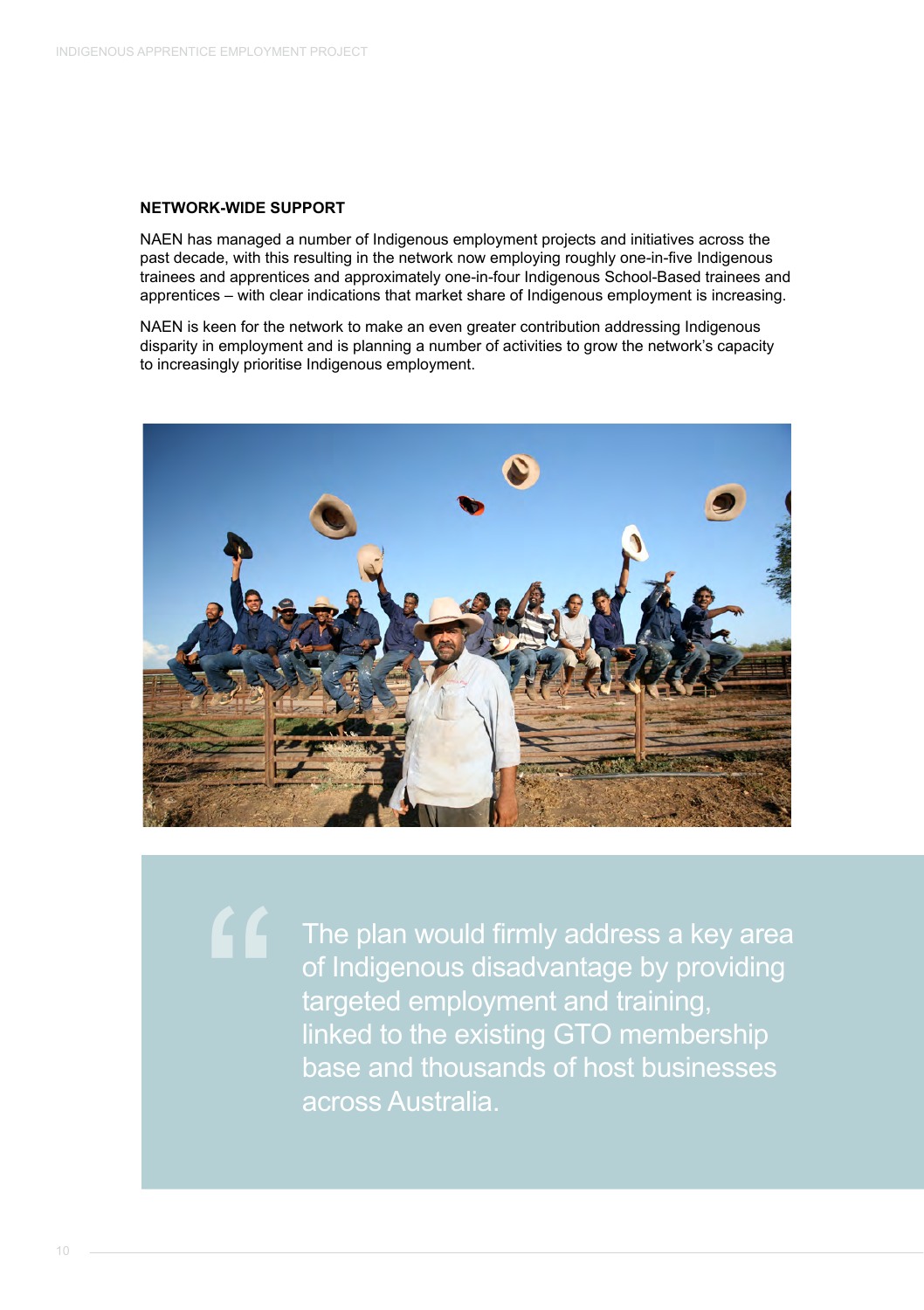### **SUPPORT FOR ADULT AUSTRALIAN APPRENTICE INCENTIVES**

Under existing arrangements, employer support incentives for engaging adult apprentices are limited to apprentices aged 25 years or over.

The federal government announced last November the expansion of the Support for Adult Australian Apprentice (SAAA) scheme to apply to apprentices aged from 21 years, to apply from next July, with eligible employers to receive a one-off payment of \$4,000.

While the proposed expansion of the scheme is welcome, it does not go far enough in filling the large gap between junior and adult apprentice rates of pay in many industries.

The experience of GTOs shows that in some cases, the difference between junior and adult rates of apprentice pay, based on modern awards over a four-year apprenticeship can be as high as \$37,000.

There is a significant structural impediment to engaging adult apprentices, which does not serve industry or prospective apprentices. While many aspiring mature age apprentices will have additional skills and attributes, the wage differential presents a large financial hurdle, which many host businesses are not be prepared to pay.

GTOs that employ adult apprentices frequently attest to their maturity and competency compared to junior apprentices and would like to engage more, but point to the barriers they come up against with host businesses, particularly in regional areas.

In a dynamic labour market and with shifting skills profiles, we are seeing many more young people who are moving trades, learning new skills and embarking on career shifts later in life or perhaps after a 'false start'.

NAEN urges consideration of measures that can help address the significant disparity in wage costs to employers of adult apprentices, which is hindering an important avenue of skills development.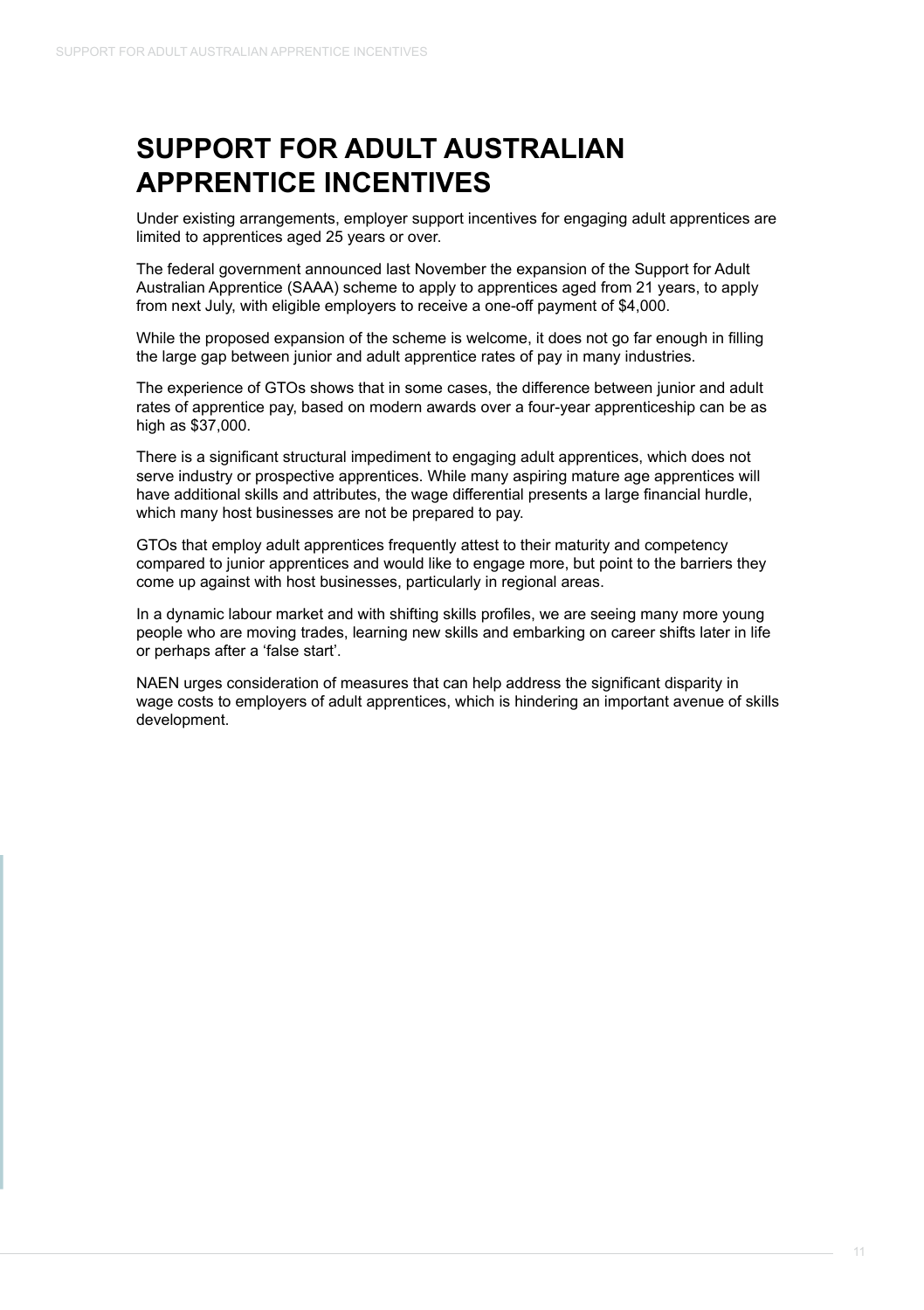### **PROTECTION FOR GROUP TRAINING FROM HOST BUSINESSES BANKRUPTCY**

#### **BACKGROUND**

The issue of preferred creditor status in bankruptcy is one which causes great concern across the group training network.

Typically, a GTO pays the wages of its apprentices and trainees as well as other entitlements such as superannuation and PAYG, and invoices these to the host business.

When a host business declares bankruptcy, the money owing to the GTO has no ranking other than as an unsecured creditor.

Over the last few years, more than \$1m has been lost by member GTOs across all states and territories as a result of bad debts and bankruptcy by host businesses.

GTOs are largely not-for-profit entities that have suffered because the wages of apprentices and trainees which GTOs have paid are not treated in the usual way as 'wages' in the event of bankruptcy by a host business. Instead, the money owing to the GTO is lumped in with all other unsecured creditors.

Some larger GTOs have the financial capacity to withstand such adverse events. However, for smaller GTOs, including many in regional and rural areas, the liquidation of a host business can be a catastrophe, taking it to the brink of collapse and threatening the future of its apprentices and trainees.

The intent of the claw-back provisions in bankruptcy is to prevent the pre-bankruptcy disposal of assets, especially where they are not done in good faith. However, GTOs have been deemed liable for returning to the bankruptcy trustee the proceeds of apprentice labour, supplied in good faith to a host business that showed no signs of financial trouble.

These incidents highlight what we consider a substantial anomaly in the current legislation which threatens the viability of a sector recognised for the contribution it makes to national skills development. It demonstrates the risks faced by GTOs, and why NAEN has argued that the component of the GTO invoice that represents recovery of apprentice wages should be given preferred creditor status and ranked equally with other such payments.

In the event of a GTO being subject to claw-back, this also has flow-on affects to other apprentices and trainees employed by the GTO, also putting their employment at risk (i.e. it is not just the apprentices/trainees with the bankrupt host business that are affected).

GTOs are a guarantee for apprentices and trainees that their entitlements will be paid, yet the claw-back provisions undermine this.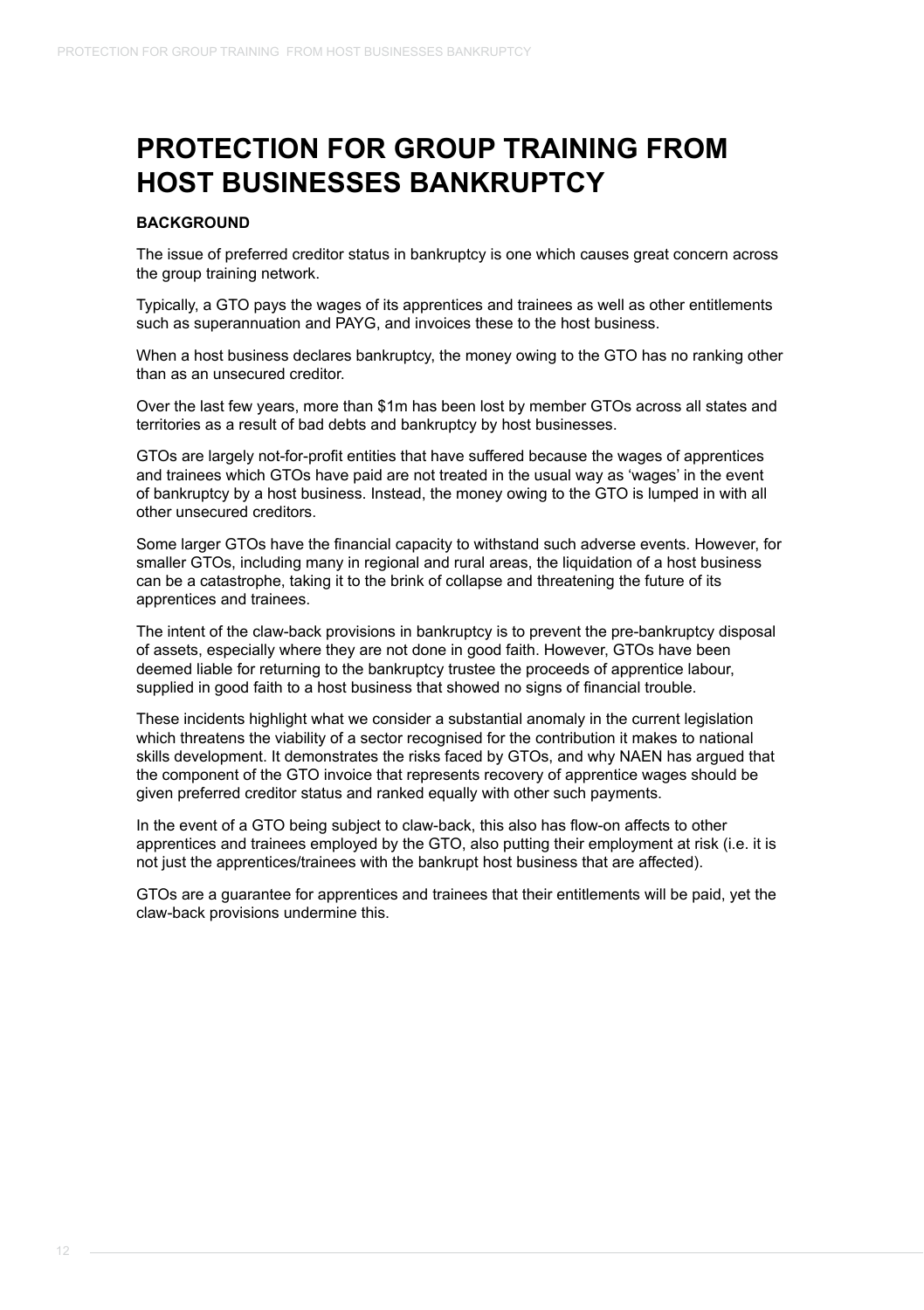

GTOs that have acted in good faith in supplying apprentices and trainees to some host businesses have been deemed liable for significant losses where a host business has become bankrupt, threatening the viability of some smaller GTOs and the future of their apprentice employment operations. "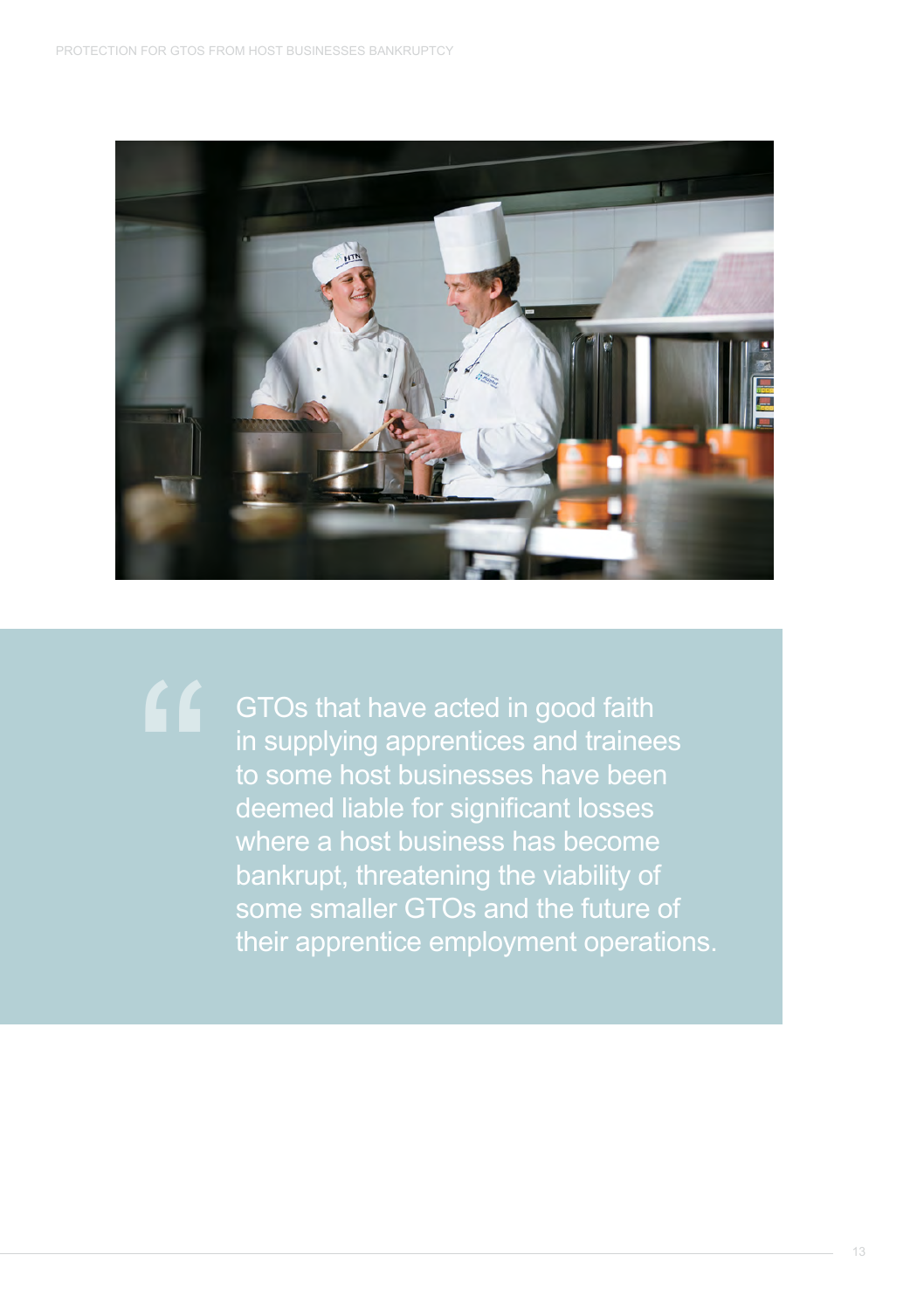#### **INCREASED PRE-APPRENTICESHIP PROGRAMS FOR GROUP TRAINING**

GTOs understand the importance of pre-apprenticeship programs to ensure that a young person is well prepared to commit an apprenticeship that will establish their career as a skilled worker.

Pre-apprenticeship programs are well-recognised by GTOs as a recruitment tool to ensure that each candidate has a clear understanding of the career path they are forging, as well as the type of training that they will undergo, both on and off-the-job.

With retention and non-completions a recurring concern, GTOs advocate that all GTO apprenticeship candidates be offered a pre-apprenticeship opportunity before they commence their full training contract.

This would equip apprentice candidates with better employability skills and lock in a commitment to a longer-term training contract with the GTO. GTOs have the capacity and capabilities to coordinate intakes of apprentices into pre-apprenticeship programs that suit their industry clients.

### **GTO NATIONAL STANDARDS INCENTIVES**

NAEN recognises the business challenges faced by all GTOs in maintaining guaranteed employment for trainees and apprentices, as host businesses experience their own challenges while supervising and training an apprentice or trainee.

NAEN is a strong supporter of the 2017 revised National Standards for Group Training Organisations which ensure nationally consistent, high-quality services by GTOs.

We believe that government can encourage a stronger and more consistent performance of the national GTO network by linking these standards with Commonwealth incentives for GTOs which meet these standards.

NAEN proposes working with government to build stronger advocacy of the standards, and also to provide administration services of GTO National Standards Incentives for eligible GTOs which meet the Standards as administered by various State and Territory Training Authorities.